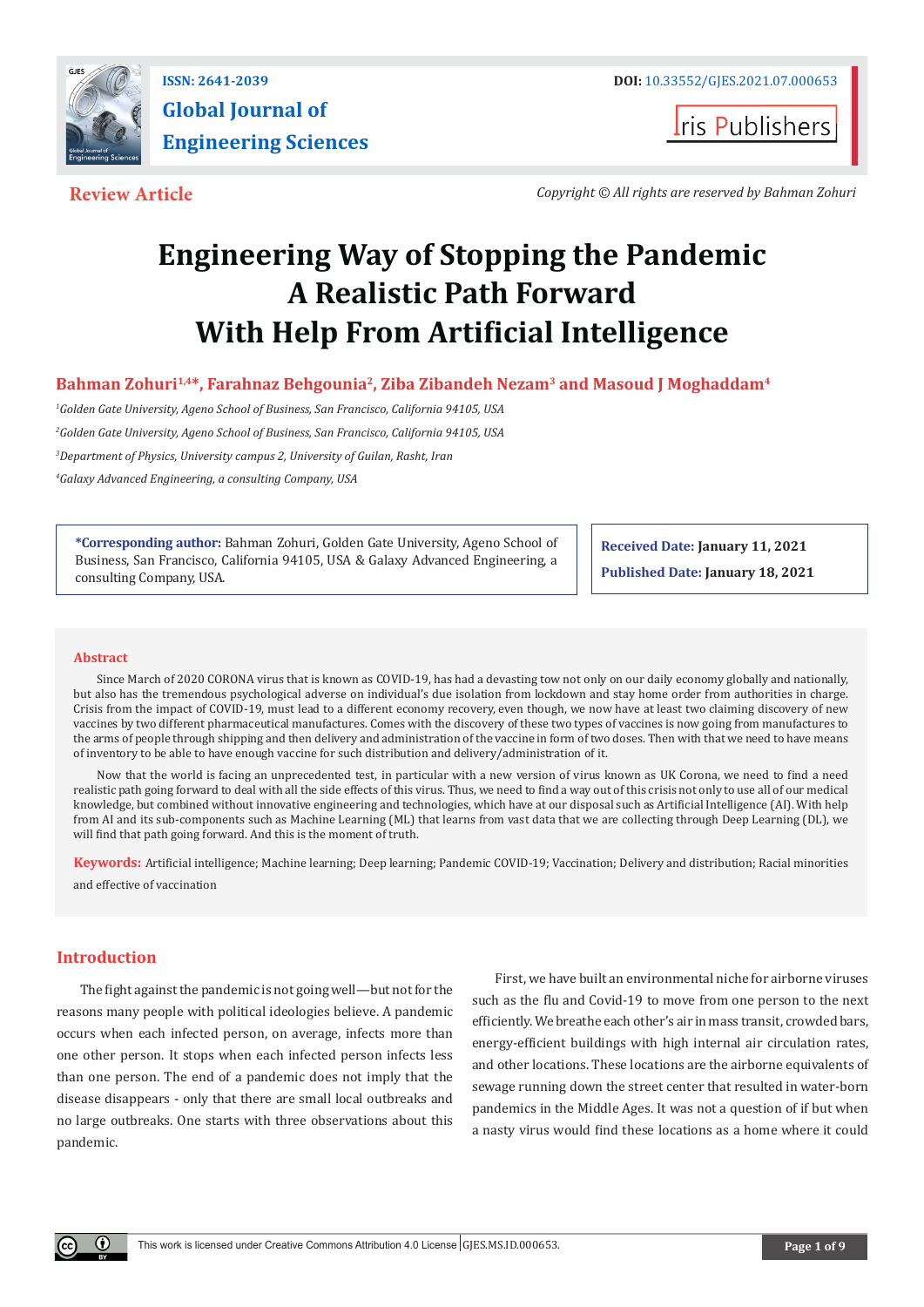move easily from person to person. We have had plenty of warning that would happen—on average, per year, 40,000 Americans die of the airborne flu despite a yearly flu vaccination program that has gone on for decades.

Second, this virus has qualities perfectly suited for a pandemic that bypasses most western public-health methods used to stop pandemics. With most diseases, people become infectious near the time they become sick. If one isolates people when they become sick and isolates people who have been in recent contact with that person, the pandemic is stopped. With COVID-19, many people become infected but do not become sick, thus invisibly spreading the disease. Second, people are infectious many days before they become sick. We created an environment for efficient transfer of the virus between strangers in mass transit and many other locations people do not know who they have been in contact with, so those persons cannot be isolated. Third, contract tracing does not work well in the U.S. because less than half the population is willing to cooperate, and 80% of the population does not answer phone calls from unknown numbers [1]. Last, Covid-19 is in the animal population that may make it impossible to eliminate and where we have limited control of the disease.

Third, culture has a significant impact on whether a pandemic can be stopped. The progression and COVID-19 disease rates in the U.S. and Europe as a whole have been about the same [1] - despite different government leaders and very different health systems. The Covid-19 rates in Europe by country are partly reflected in the U.S. by which groups settled different parts of the U.S. In contrast, China, Japan, and South Korea have been able to control the pandemic even though those three countries have very different governments. Western culture emphasizes the rights of the individual where rule-breaking is the norm, while the eastern Confucian cultures emphasize the society over the individual. In Confucian societies, there is massive social pressure to follow the rules, accept government surveillance, and a willingness to use the government's power to follow the rules. Who is President of the U.S. or whether we have a national health care system is secondary to culture in determining the outcome of this pandemic? Culture changes over centuries, not administrations.

In response to the pandemic, the medical-scientific elites' recommendations have been to protect yourself with masks and social distancing until our "heroic" medical scientific community finds a vaccine. That is excellent advice for the Chinese government with a Confucian society and a government capable and willing to use the state's full force to enforce such mandates. It is poor advice to a western democratic government. Their advice partly reflects self-interest but also reflects a socially isolated community that does not understand U.S. culture. That is not surprising—we have many elites that went to elite high schools and universities and had little contact or understanding of the broader American culture.

It places this elite at the center of power and money with a set of non-workable policies that blame bad outcomes on individuals. The question is then, what would be the advice if we are serious about stopping a pandemic in a western democratic country—beyond social distancing and masks

# **Vaccines**

The need is to develop multiple vaccines because many of the vaccines may ultimately fail. The failures of 50 years of flu vaccines are a warning [1].

Flu viruses mutate, and so will this virus. Perhaps of equal importance, COVID-19 is in the animal population. Denmark is in the process of destroying 17 million mink. Some of the mink caught COVID-19, the virus mutated with a change in the virus spike, and the mink infected animal handlers. The animals are being destroyed because such mutations may make many human COVID-19 vaccines ineffective [2].

Multiple repeated vaccinations with multiple types of vaccines may require no assurance in advance that the vaccination strategy will do more than provide time. We have many diseases where we have not found effective long-term vaccines.

#### **Engineering Solution**

Almost all pandemics have been stopped by engineering. Waterborne pandemics were stopped by sewer systems and clean water, where we destroyed the environmental niche where these viruses grew and spread to the man. For all we know, some new super virus has shown up in sewage or untreated water, but it does not affect us because clean water and sewers stop all viruses. Malaria is controlled by draining the swamps and other methods to kill mosquitoes that transmit the disease to man.

We can stop this virus by filtering air or killing the viruses in the air with proper ventilation systems where there are large crowds [3].

It is unnecessary to clean all air - just where many people are crowded together each day to get the disease transmission rate below one new infection for each person with the virus. The big industrial companies, some schools, and my dentist have adopted this workable strategy. This solution works against all airborne viruses and is compatible with western culture that values the individual with rule breaking. It is the equivalent of providing clean water rather than asking everyone to boil their water.

In many offices, store, and factory environments, this implies the following points that put it in perspective of:

(1) Upgrading filters in the main ventilation systems and,

(2) Installing local cheap filter-fan systems that filter the air to remove the viruses.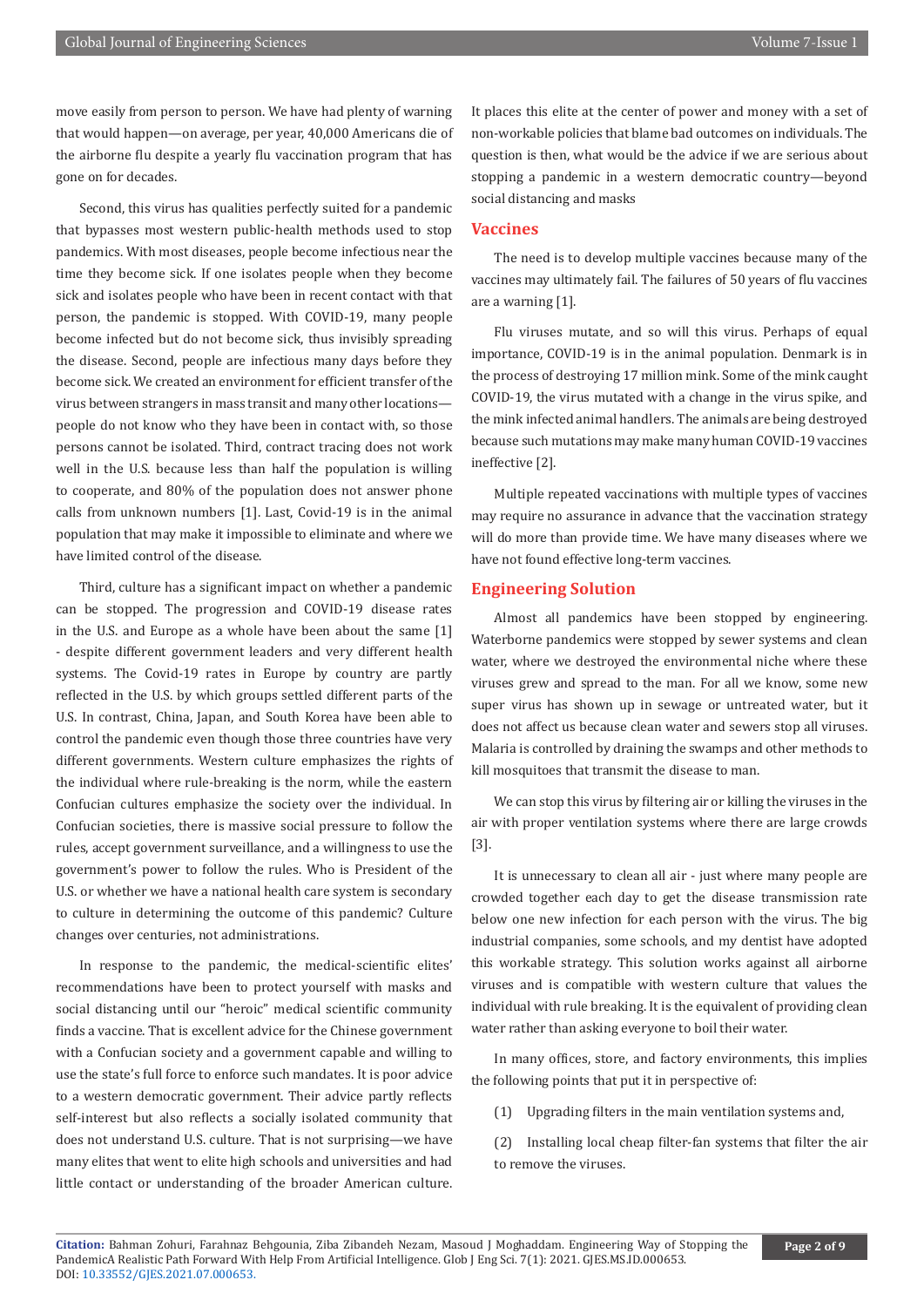Substantially higher air filtration rates are required to minimize transmission of the virus between people than used to heat and cool buildings. The low-cost option is local air-cleaning systems that consist of a high-quality filter with a fan—or potentially Ultra-Violate (UV) sterilization units with fans. This pandemic would be partly under control if there were a full push to put in clean air systems.

The fastest and most straightforward way to implement such changes is to pass legislation that makes the insurance industry liable for the cost consequences of the spread of COVID-19 in congested indoor spaces unless appropriate engineering changes are made to the buildings. Insurance is required to obtain loans on commercial property. Such legislation would bring to bear all the resources of banks and financial institutions that back commercial mortgages to fix the problem immediately.

Engineering solutions are the standard will-work option to reduce risk. In the 1800s, Chicago, Boston, and many other cities burnt down because the cities were built of wood—the fire equivalent of a pandemic. Fire departments, the equivalent of the medical profession to diseases, could not stop these fires. The solutions were building codes that required using brick, concrete, stone, and cement in new buildings. The engineering fix stopped city-wide fires. The engineering solutions did not stop an occasional building from burning to the ground but no city-wide fires. The same will be true if we use engineering to stop this airborne pandemic.

#### **Sensors to Warn of Danger**

We use smoke detectors to set off fire alarms. We use carbon monoxide sensors to warn us of faulty furnaces that heat our homes. Industry uses many other sensors to warn workers of danger. The loud horn warning of disaster is a staple of action movies. We need the same for the virus in the air.

Particles transmit Covid-19 in the air from the lungs of one person to the lungs of another person. We do not have sensors to detect virus particles in the air; but we do have cheap technologies to measure how much air we inhale that has been recently in another person's lungs. People breathe in oxygen and breathe out carbon dioxide. If the carbon dioxide content of the room or subway car you are in is much above average, you are breathing other people's air and getting their viruses unless outfitted with a carefully fitted N-95 mask or equivalent.

Cheap carbon dioxide detectors can set off alarms or tied to cell phones to give people warnings enabling them to leave the area. Some organizations have adopted such systems for workplace environments to warn people to open windows or leave the area; but none exist for public spaces such as mass transit and stores. They should be required for all public spaces.

# **Rate Location Based on Hazard**

We can rate locations in terms of danger of transmitting an airborne virus and require large lettering at entrance points to warn the public. An existing subway car would have a ten painted on the side—indicating a great location to get Covid-19. A private car would be given a rating of one. If the subway car ventilation or subway platform had a modified ventilation system to lower the risk, a lower number would be assigned. Rating locations will force out the business for those businesses that do not clean up their act and reward businesses that create safer locations. It favors stores, cruise lines, and airlines that have modified their ventilation systems to protect the public. The current policy of shutting down particular types of establishments such as bars based on the sign on the front door is insane—if we shut down businesses, it should be on the risk to the public of each specific location.

Engineering solutions, sensors, and warning labels are opposed by big-city mayors, governors, building owners, and others because it places much of the blame and burden for stopping the pandemic on organizations rather than individuals. When shortcuts in Flint, Michigan, resulted in dangerous-to-drink water, officials were held accountable. We need the same attitude if an airborne disease outbreak because no clean air in public spaces.

#### **Operational Responses**

COVID-19 is unusual in terms of who becomes ill and dies. With most infectious diseases, the very young and very old are most at risk. With COVID-19, the risks for those under 40 are low [4].

The damage being inflicted upon the younger generation by the current approach is massive. It is the older population that must be protected. That has practical implications. School for younger students without elderly parents or relatives at home. Have younger teachers do double shifts at school while older teachers do remote teaching. We need honesty about risks to different age groups followed by age-appropriate recommendations for a virus that hundreds of times more dangerous for a person in their 80s compared to a young person.

In this context, the Swedish strategy is noteworthy. They worked to isolate the old but not the young. They recognized that the pandemic would be a long-drawn-out affair and that social isolation would collapse with time, as is now seen in Europe and the U.S. Given the low risks of Covid-19 to the young, the spread of Covid-19 and the buildup of herd immunity by those with the lowest risk of illness would reduce disease transmission over time. Equally important, those most likely to catch Covid-19 were those in contact with most people. Building up immunity in this group minimizes the future spread of Covid-19. While there is the general assumption that one needs 70% to stop a pandemic that is not true. If those in close contact with many people catch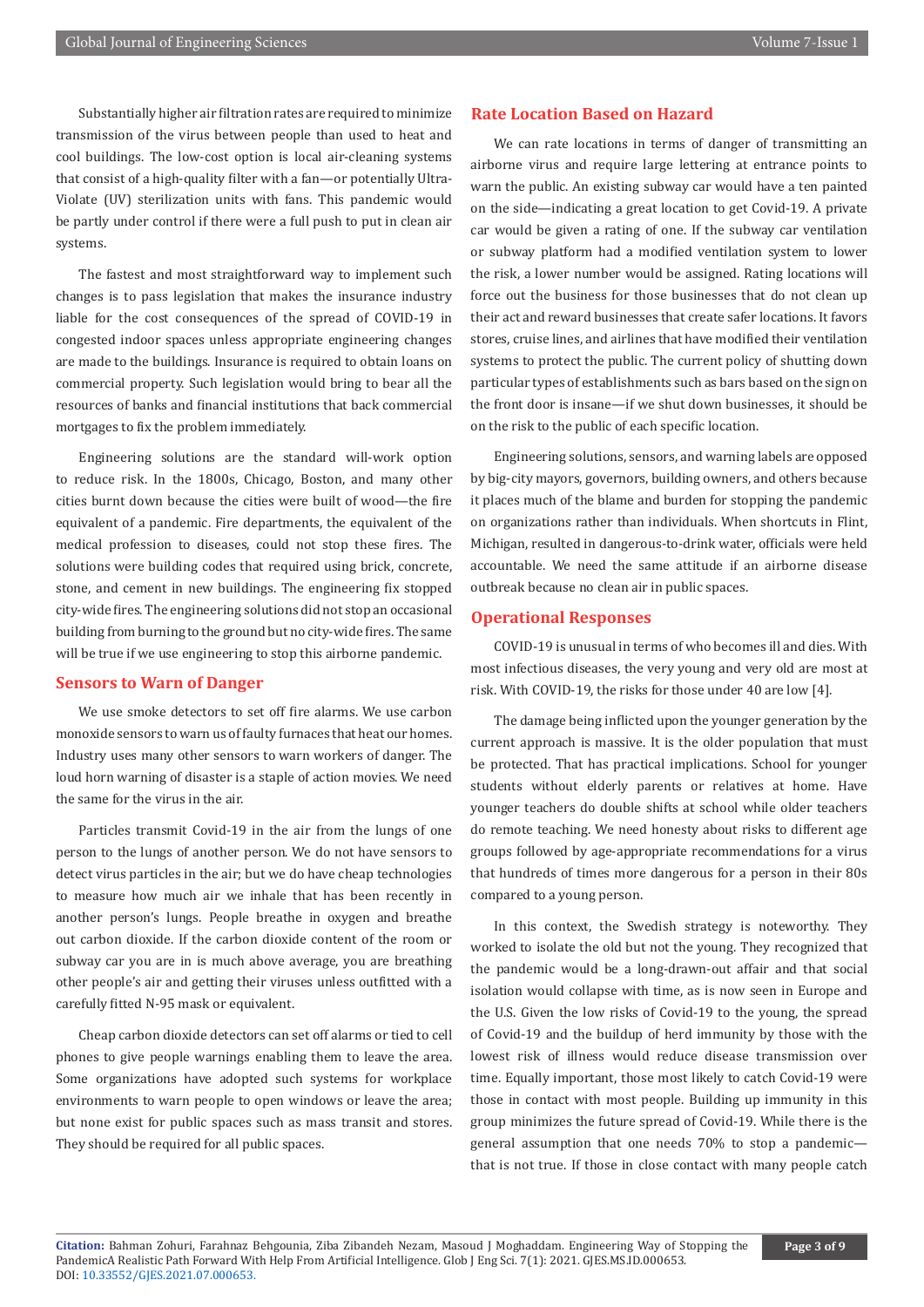the disease or are vaccinated, this drastically slows the disease's spread. One wants politicians and prostitutes to be the first with immunity. Whether hermits have immunity by caching the disease or being vaccinated has no effect on the pandemic. It is too early to determine whether the Swedish strategy will succeed or fail, but as the pandemic goes on, it is beginning to look like the right decision.

The failure to stop the pandemic reflects the medical-scientific elite's poor advice that failed to account for western culture as much as the politicization of that advice. It was advice for an imaginary culture that does not exist in the west. The parallel pandemic failures of the U.S. and Europe with a common culture combined with 50 years of failures in fighting the airborne flu suggest we need better advice—a diverse set of experts with different backgrounds to find multiple solutions be implemented quickly. Where would a panel of such experts come from to stop this and future airborne pandemics?

# **Medical Science Elite**

The followings are the medical experts in human viruses:

#### **Agriculture**

All the experience in fighting global pandemics is in the agricultural sector—fighting off viruses killing cattle, hogs, birds, dogs, cats, mink and other animals. They are the only ones with front-line experience in fighting global pandemics and the only ones who understand the virus as it moves through and mutates in the animal community.

# **Military**

Unlike most other elites, military officers have real-world experience about most of society. Military officers in their first command lead soldiers mostly with high-school educations from across the country with different backgrounds. To a military officer, it would be obvious that many of the isolation and mask strategies would have high failure rates and that alternative strategies are required. Second, military officers understand you go to war with the weapons you have. If you suggested to a military commander a strategy of a holding action for a year or two while develop a weapon (such as a vaccine), you would be considered crazy. Last, they are in the world of hard choices where people die. To use one example, in developing vaccines one way to accelerate development is challenge testing. Give the vaccines to volunteers and then expose them to the virus—unlike vaccinating lots of people and seeing how many get Corona versus the rest of the population as the disease spreads through the population. Challenge testing provides much more definitive results in how good the vaccine really is. For a military commander, putting 1000 or 10,000 volunteers at risk that could save a 100,000 people is the right decision. The scientific elites rejected this option on moral and ethical grounds; but they do not have any special moral or ethical talents. Furthermore, in

a democracy is undemocratic and unacceptable that an unelected elite make such decisions, the military understands this.

# **Engineering and Industry**

Some industries are installing ventilation systems to protect workers on the job against air-borne viruses. This is no different than the ventilation systems used in industrial plants to protect workers against hazardous gases from welding and other activities—both are 1960s technologies. Some of the airlines are beginning to make ventilation and other changes aboard aircraft to reduce risks of transmission because pandemics are bad for business—as are many dental offices to protect dentists and many offices of engineering professors given that such changes are fast and quick for an office environment. That competence and capability is needed.

## **Special People**

The example in this case is Bill Gates where his foundation has been on a campaign to wipe out diseases. He has the knowledge and skills. More important, he will tell hard truths, something one will not necessarily receive from a panel expert that run large institutions and what to protect those institutions.

One aspect of defeating viruses such as COVID-19 and now UK version of it, is collection of right and trusted data as director of National Institute of Allergy and Infectious Diseases (NIAID) Dr. Anthony S. Fauci all alone was relying on scientifically to predict, where we are going with this devasting virus and how and what is the best path to stop it on its track rather than spreading it further.

# As he put it:

""We believe things will get worse as we get into January," Fauci, the director of the National Institute of Allergy and Infectious Diseases, told NPR in an interview [5]. He called for an acceleration in public-health measures during this time".

The winter season and cold weather forcing people to socialize and work indoors, as well as travel and family gatherings associated with the holiday season, will likely amount to a "terrible" situation in January, the veteran immunologist said as the global COVID-19 death toll exceeded 1.9 million.

As we stated in above that data collection and Data Analytics (DA) would empower us with a tool, namely the Data Predictive (DP) to help us to find a scientific way of stopping the speared of this deadly virus or for that matter any other pandemic virus of future, particularly at the global level, where the data collection is overwhelming, thus we need innovative tool such as Artificial Intelligence (AI), along with its sub-components of Machine Learning (ML) and Deep Learning (DL) to come to our aid to be able to filter these data for the right information for the right knowledge for a trusted and powerful decision making.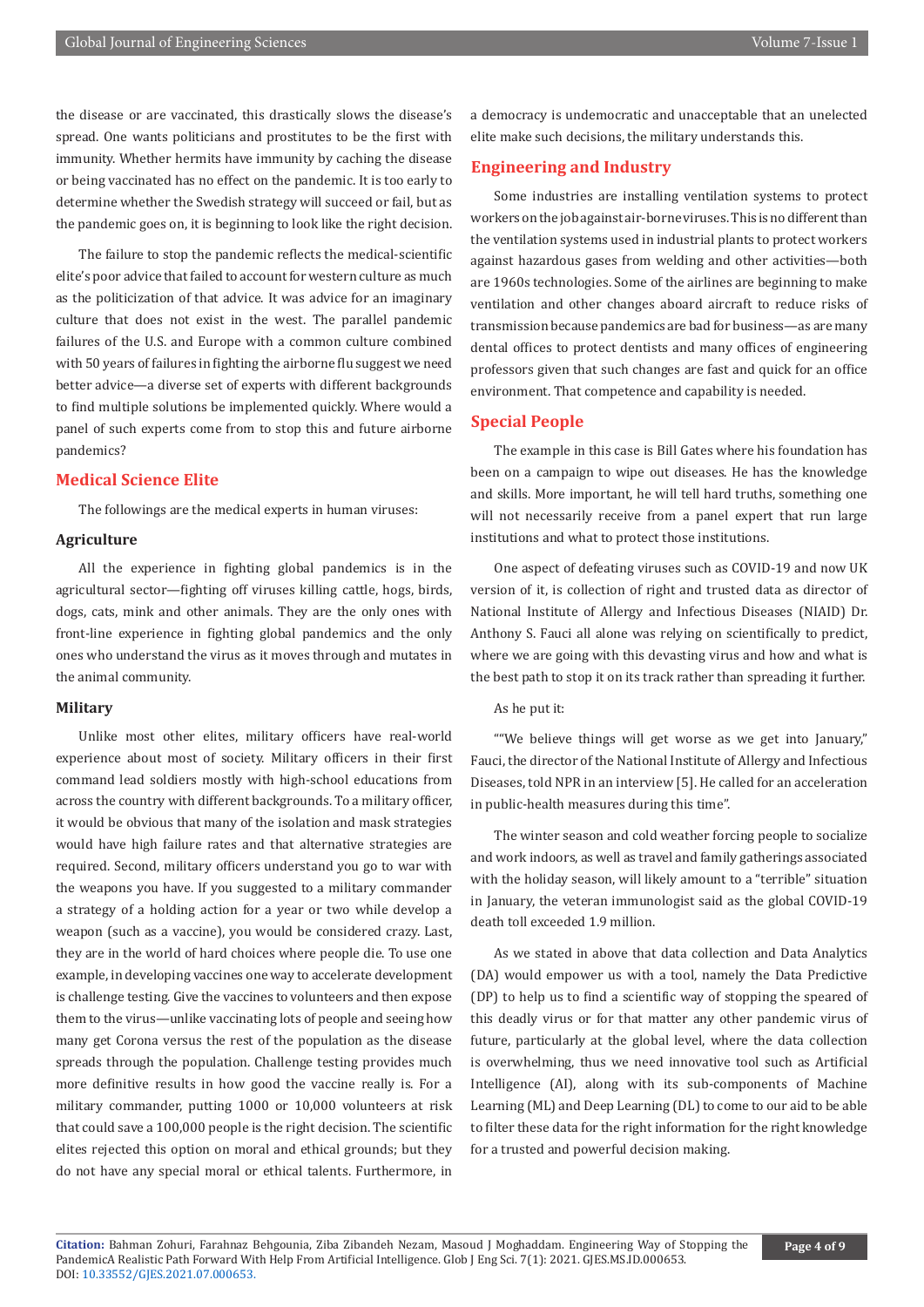Considering that integration of Artificial Intelligence (AI) as a complement and supportive element to its human partner is invadable in order to operate these new generation and rare diseases. As we stated at the beginning of this paragraph, the operation complexity of these new generation of viruses requires manipulation of many data and analytics that implementation of AI with its subsets such as Machine Learning (ML) and Deep Learning (DL) becomes a mandatory factor to their human partner [8].

The basic idea is to apply AI integrated with ML and DL techniques would go through the mountains of data that come from public domain at worldwide level that would allow us to spot patterns in behavior of these viruses. The information that we collect from these data will make the human operators informed and it is not invadable.

Artificial Intelligence (AI) systems can help us not only bring these deadly viruses to dead stop on their track and prevent them

to speared out, it also helps us to understand how to deal with sideeffects and impacts such as economy, etc.

These are a few benefits that can be mentioned as a result of AI technology augmentation to the nuclear industry. In next section, we provide a holistic description of AI infrastructure and foundation.

# **What is Artificial Intelligence, Machine Learning And Deep Learning**

The past decade up to now has encountered a new revolutionary technology that seems to have many applications across the entire industry (Figure 1). Intelligence to a different level, considering any business operation with a magnitude of incoming data to be analyzed. Day-to-day of these business operations with a share volume of data (i.e., Big Data) requires augmentation of AI in conjunction with High-Performance Computing (HPC).



Even the medical sector, at all levels, from the discovery of new vaccines to the manufacturing of it and nanotechnology of its delivery and administration of it to the human body, all need AI, ML, and DL combination as an integrated system. The functionality and capability of their data analytics and data predictive [8], respectfully in real-time, is a mandatory augmentation in the path to stop and prevent further speared COVID-19 or now the UK version of it as recently.

This section briefly defines what AI is and what other components are involved with the AI system to make a business operational in a resilience model. A right Business Resilience System (BRS) [8].

In a very holistic way, Artificial Intelligence (AI), by today's definition, is known as narrow AI (or weak AI) [9].

This kind of AI (Figure 2) is designed to perform narrow/ simple tasks such as facial recognition, internet searches, or driving a car in an autonomous mode.

To recap, Artificial Intelligence (AI) is intelligence demonstrated by machines, unlike the natural intelligence displayed by humans and animals.



**Figure 2:** An Artificial Intelligence Inception. An Artificial Intelligence Inception.

In other words, AI that is the new buzzword of the market of technology, is the science of making machines as smart and intelligent as a human as an ultimate goal, to the point that we go from a weak AI to Super-AI.

Such progression within the domain of AI by definition is the ability of a computer algorithm or program, particularly in the case of High-Power Computing (HPC) or machine, to think and learn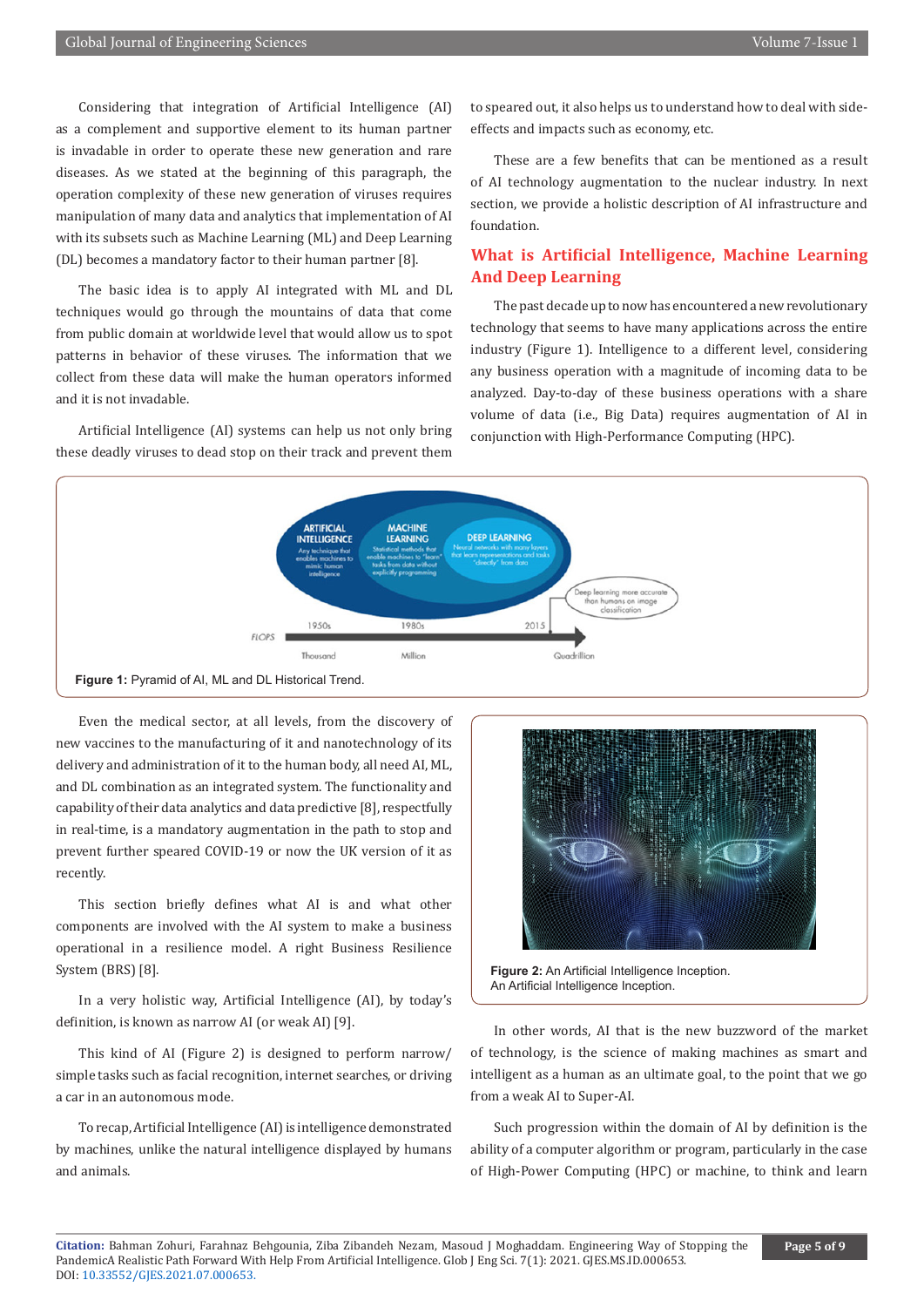very similar to the human being. Two distinguished points about us as a human is that we can think logically and fabricate physically (i.e., Homo Sapiens or "Wise Man" in Latin and Homo Fabian or "Man the Maker."

With this basic understanding of AI, there are certain key factors one should know about AI:

- It is essential to distinguish different types of Artificial Intelligence and different phases of the evolution of AI when it comes to developing application programs
- Without recognizing the different types of AI and the scope of the related applications, confusion may arise, and expectations may be far from reality
- In fact, the "broad" definition of Artificial Intelligence is "vague" and can cause a misrepresentation of the type of AI that we discuss and develop today.

One of the significant advantages of Artificial Intelligence is the capabilities that make it possible for machines to learn from experience, adjust to new inputs, and perform human-like tasks. Most AI examples you hear about today – from chess-playing computers to self-driving cars – rely heavily on deep learning and Natural Language Processing (NLP) [7,9]. Using these technologies, computers can be trained to accomplish specific tasks by processing large amounts of data and recognizing patterns in the data.

Artificial intelligence will play in our fast-paced life, and modern technology that we encounter in our day-to-day life is essential.

Furthermore, integrating AI within technology as a wide range of smart tools these days, while partnering with humans, enables people to rethink and gather information, analyze the data, and finally, utilize the resulting insight to have a better-informed decision. These days, AI is essential since the amount of data generated by humans and machines far outpaces humans' ability to absorb and interpret the data and make complex decisions based on that data.

To understand how Artificial Intelligence works, one needs to deep dive into the various sub-domains of Artificial Intelligence (Figure 3) and understand how those domains could be applied to the industry's various fields.



Machine learning is the branch of artificial intelligence that Holistically addresses to build computers that automatically improve through experience. Indeed, machine learning is all about the knowledge from the data. It is a research field at the intersection of statistics, artificial intelligence, and computer science and is also known as predictive analytics or statistical learning. Indeed, machine learning's main idea is that it is possible to create algorithms that learn from data and make predictions based on them. Recent progress in machine learning has been driven by developing new learning algorithms and theory and the ongoing explosion in online data availability and low-cost computation.

With big data growth, machine learning has become a significant and key technique in solving problems. Machine learning finds the natural pattern in data that generates insight to help make better decisions and predictions. It is an integral part of many commercial applications ranging from medical diagnosis, stock trading, energy forecasting, and many more.

Consider the situation when we have a complicated task or problem involving a large amount of data with lots of variables but with no existing formula or equation. Machine learning is part of a new employment dynamic, creating jobs that center around analytical work augmented by Artificial Intelligence (AI).

Machine Learning provides smart alternatives to analyze vast volumes of data. Machine Learning can produce accurate results and analysis by developing fast and efficient algorithms and datadriven models for real-time data processing.

Deep learning is the subset of machine learning that, on the other hand, is the subset of artificial intelligence. Deep learning is inspired by the structure of the human's brain. Deep learning algorithms attempt to draw similar conclusions as humans would by continually analyzing data with a given logical structure. To achieve this, deep learning uses a multi-layered structure of algorithms called neural networks. Just as humans use their brains to identify the patterns and classify the different types of information, neural networks can be taught to perform the same data tasks.

Whenever humans receive new information, the brain tries to compare it with known objects. The same concept is also used by deep neural networks. By using the neural network, we can group or sort the unlabeled data based on similarities among the samples in the data. Artificial neural networks have unique capabilities that enable deep learning models to solve tasks that machine learning models can never solve.

One of the main advantages of deep learning lies in solving complex problems that require discovering hidden patterns in the data and/or a deep understanding of intricate relationships between a large number of independent variables. When there is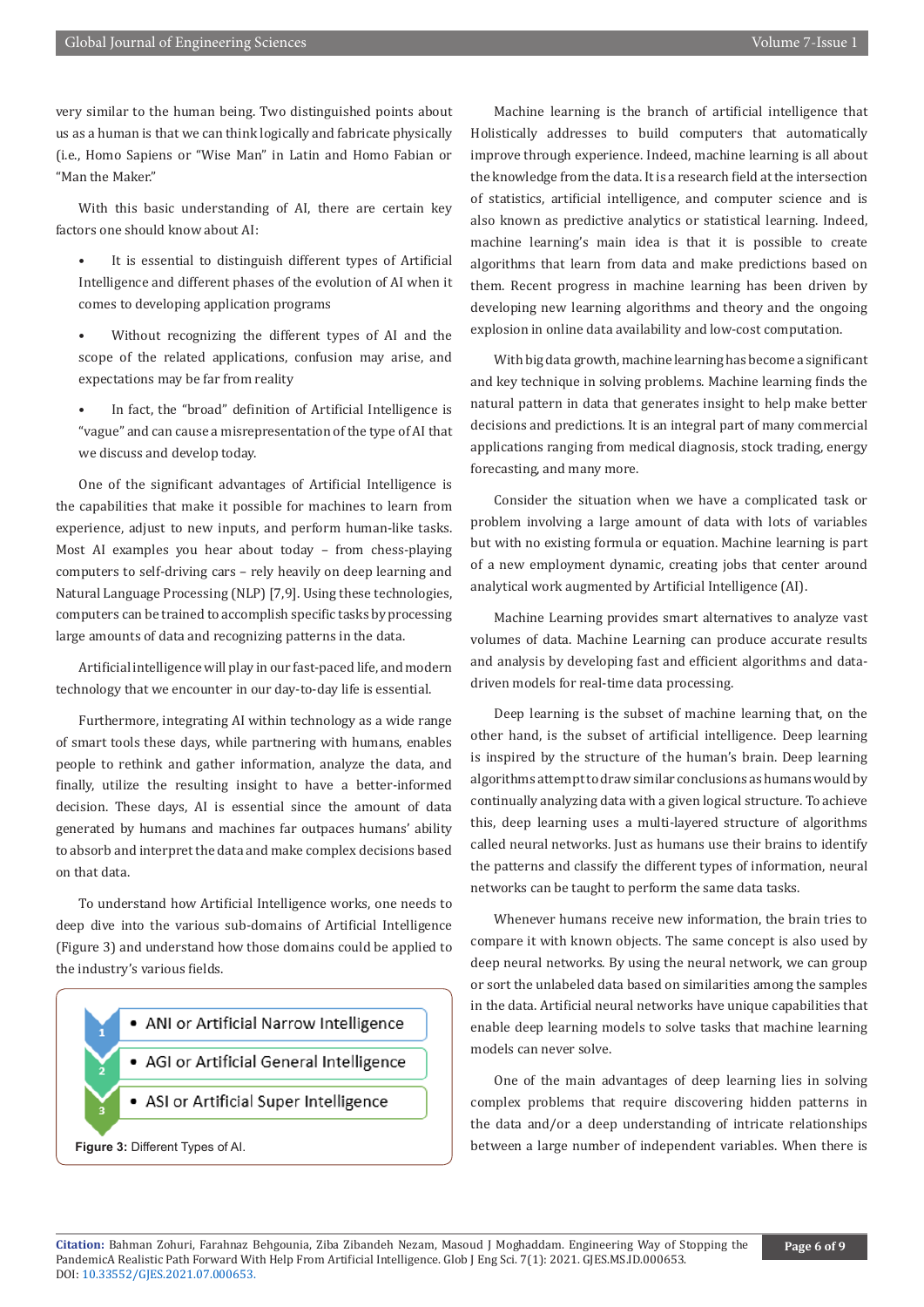a lack of domain understanding for feature introspection, Deep Learning techniques outshine others, as you have to worry less about feature engineering. Deep Learning shines when it comes to complex problems such as image classification, natural language processing, and speech recognition.

# **The Role of Artificial Intelligence in Vaccination Process**

AI Shows COVID-19 Vaccines May Be Less Effective in Racial Minorities.

Using Artificial Intelligence (AI) tools, researchers found that a form of vaccine similar to new COVID-19 vaccines is more likely to be ineffective in minority populations, as sort of illustrated in Figure 4.

Artificial intelligence tools examined a kind of vaccine similar to new COVID-19 vaccines and revealed that it could be less effective in people of black or Asian ancestry, according to a study conducted by researchers at MIT's Computer Science and Artificial Intelligence Lab (CSAIL).



**Figure 4:** Race Networks Illustration [9].

In response to the White House's Operation Warp Speed – an effort to produce and deliver 300 million doses of COVID-19 vaccines, with initial doses available by January 2021 – companies have raced to develop safe and effective treatments for the virus [9].

Currently, Moderna and Pfizer's vaccine candidates are leading the pack. Both have achieved over 90 percent efficacy against the coronavirus, and Pfizer's vaccine was just granted a temporary emergency use authorization in the UK [9].

However, the research from MIT suggests that the vaccines may not have the same impact among all patient populations.

CSAIL researchers used artificial intelligence and machine learning tools to examine a form of vaccine similar to Moderna and Pfizer's.

The team found that among white participants, the number of people whose immune systems didn't strongly respond to the vaccine was less than half of one percent. Among Asian participants, that figure was nearly ten percent.

The results indicate that clinical trials measuring the efficacy of COVID-19 vaccines should include diverse cohorts of participants, researchers stated [9].

# **Application of Artificial Intelligence Driving Nano-Based Drug Delivery, Administration Systems**

Today's technologies, no matter which one, have some means of interoperability among each other. This is due to the sheer volume of data at the big data level that provides information and allows us to make a decisive road map to improve and enhance that particular technology. With nanoscience and nanotechnology comes the new world of size and scaling, which is as small as molecules and atom size. With small comes to the power that contains much information from its collective data, thus for us to be able to perform some means of data analytics and data mining, we need assistant from Artificial Intelligence (AI) and two of its subsystems mainly, Machine Learning (ML) and Deep Learning (DL).

These data are a combination of structured and unstructured type, such as ASCII flat file in the form of comma delimited format or Comma Separated Values (CSV), such as Microsoft Excel spreadsheet or image processing form for unstructured type data. With the power of AI in today's world and nanoscience that has been thriving in the past few decades, these two technologies are converging to a focal point so rapidly. The convergence of AI into other technologies is invadable, no matter which technology we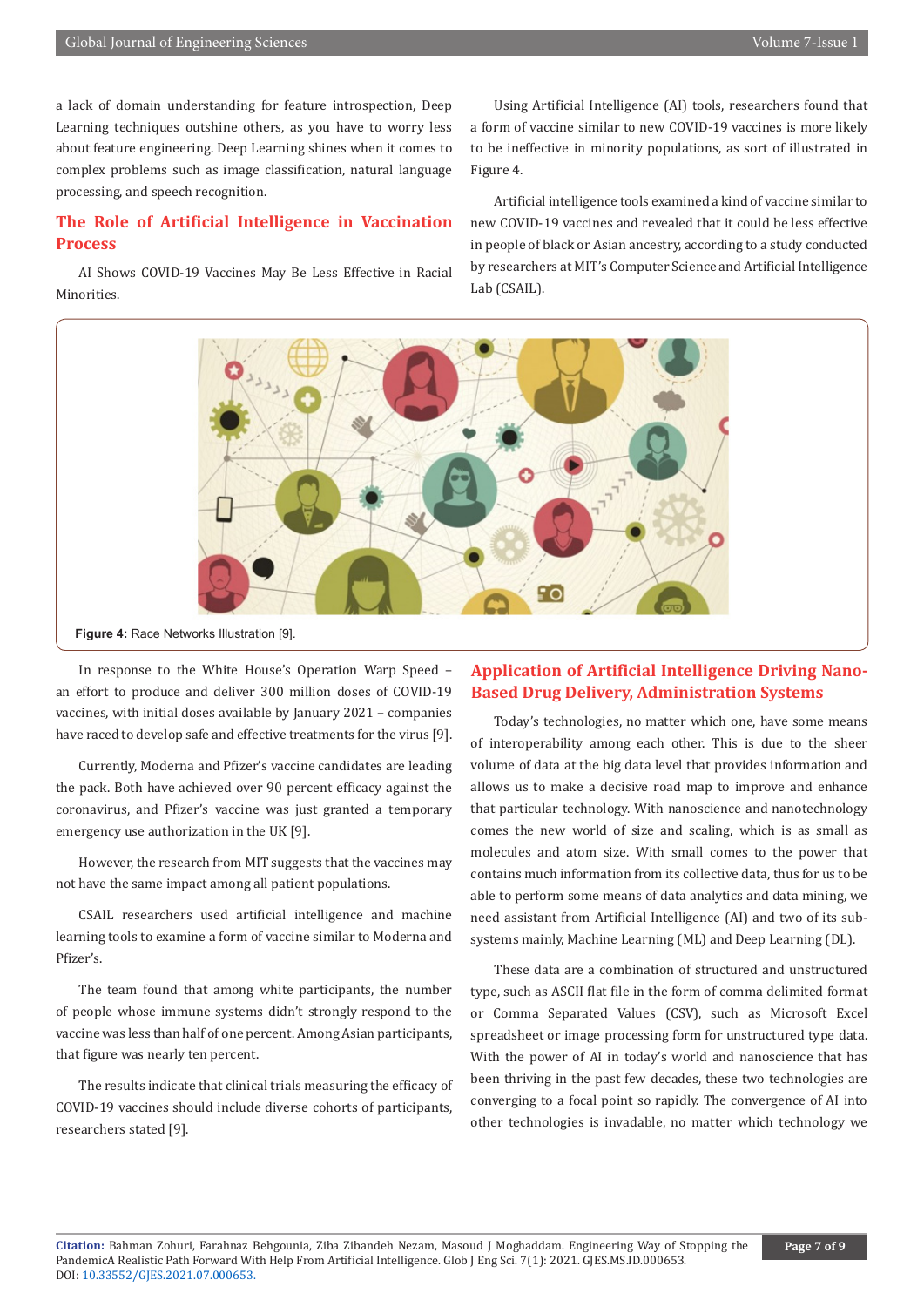are considering or interested in. Given the fact that AI has such a profound influence in the field of medicine these days; as a result, our need to augment AI, a nano-based drug, and its delivery process is also invadable when we are dealing with nanomedicine such as cancer cell, biomedicine, and nanobiology fields. This chapter explicitly concentrates on the description of artificial intelligence to show what AI is all about and how it works. It then describes the world of nanoscience and nanotechnology.

Finally, it connects them to deliver a nano-based drug delivery system throughout different nanoscience techniques. These techniques are presentation of how the emerging AI/ML and DL platforms are demonstrating the assistant of these systems, and how we truly can optimize treatment outcomes to be able to realize when drug selection and dosage identification are simultaneously

achieved.

All these capabilities combined are essential for the field of nanomedicine, where combinations of different therapies are being integrated with a nanocarrier, of different classes of nanocarriers are being simultaneously administered to different patients with different medical conditions.

COVID-19 vaccine, the way behaves and the way the newly found vaccine works for the treatment of a patient, falls in this category when it comes to inject of vaccine into people arms.

If you look at a cartoon of the virus, it looks like a ball or a donut with some nucleic acid in the middle and spikes sticking out, and these spikes have little rounded ends (Figure 5). And indeed, that protein is called the "spike protein".



**Figure 5:** A Corona Virus Illustration.

At the end of this piece that called the receptor-binding domain. That is the part that docks with the receptor in human tissue called the ACE-2 receptor, allowing the virus to gain entry into the heart, the lungs, the vasculature, and other tissues.

Thus, by making an immune response against the spike protein in some capacity, you have a very good vaccine strategy Corona" is the Latin word for "crown." (Alissa Eckert, Dan Higgins/CDC) and illustration in Figure 5 is released by the CDC shows the spikes on its surface for which it is named.

# **Conclusion**

We do not know how this pandemic will end. The vaccines may be a success, or the virus may mutate around the vaccines, and we may be back where we are today in a year from now. Viruses exchange genetic material with other viruses, and one of these other viruses may learn how to take advantage of this airborne niche to create a new pandemic where neither our tests nor existing vaccines are of any value. COVID-19 provides a starting point to anyone wanting to modify the virus to start a new pandemic - an option that may be attractive to some terrorist groups and certain

nations. They now know we are incapable of stopping such an attack, and if you come from a society of young people, the damage will be primarily in the west.

We could be sure that sooner or later, another virus will find the environmental niche that Covid-19 found and start a new global pandemic unless we chose to destroy this environmental niche. Because moving today to such solutions will shorten this pandemic, it is also the short-term no-regrets policy. The question is how many dead bodies it takes to educate the political class, national press, and others to move to clean up the air in crowded places - the 21st-century version of building sewers, clean water systems, and fire-resistant cities.

In conclusion, as we have stated throughout this article, the world faces an unprecedented test. And this is the moment of truth.

Hundreds of thousands of people are falling seriously ill from COVID-19, and the disease is spreading exponentially in many places and societies are in turmoil and economies are in a nosedive.

**Citation:** Bahman Zohuri, Farahnaz Behgounia, Ziba Zibandeh Nezam, Masoud J Moghaddam. Engineering Way of Stopping the PandemicA Realistic Path Forward With Help From Artificial Intelligence. Glob J Eng Sci. 7(1): 2021. GJES.MS.ID.000653. DOI: [10.33552/GJES.2021.07.000653.](http://dx.doi.org/10.33552/GJES.2021.07.000653)